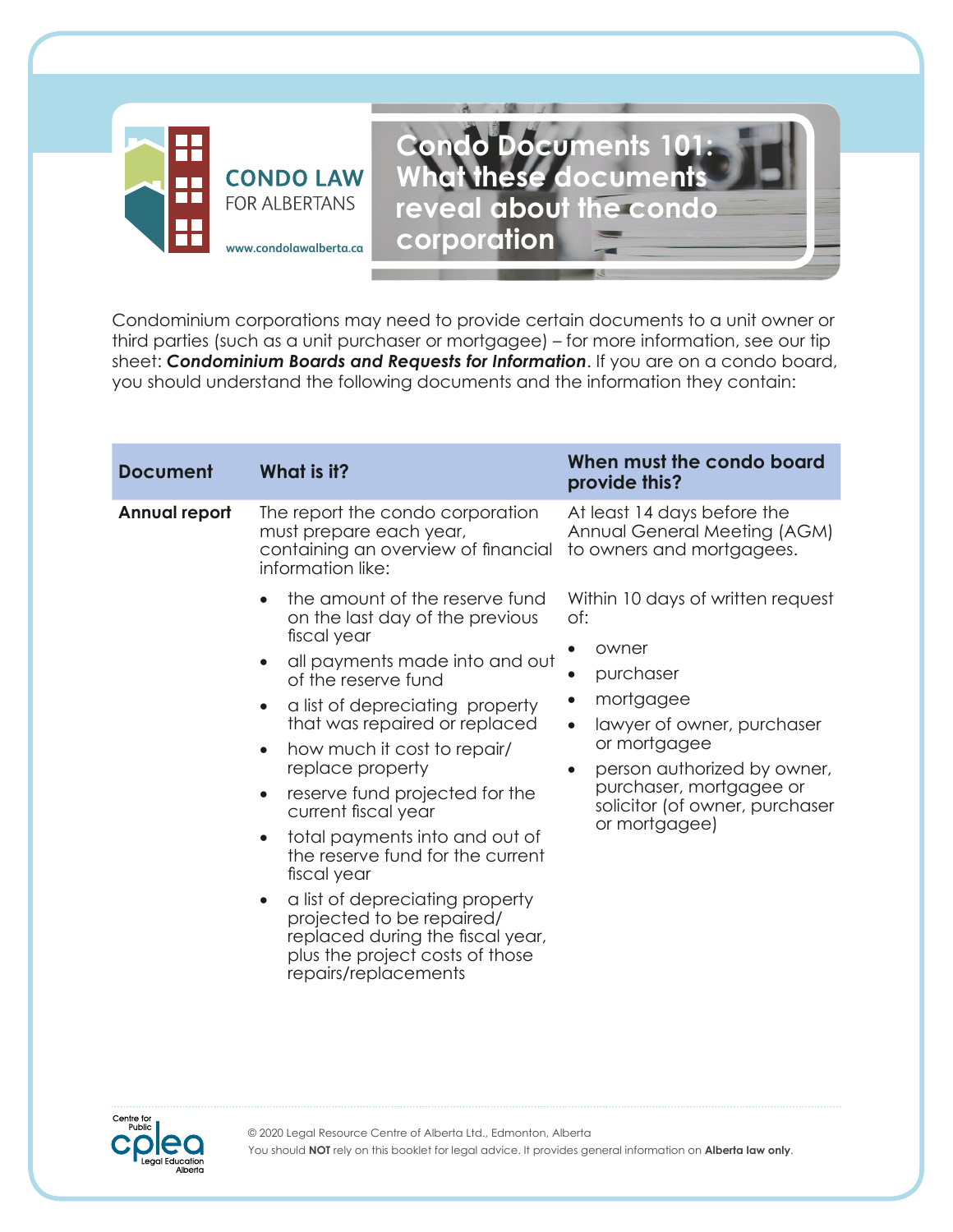| <b>Document</b>                       | What is it?                                                                                                                                                                                                                                                                                                                                                                                                                                                                                                      | When must the condo board<br>provide this?                                                                                                                                                                                                                                                                                                                                                                                                                                                                    |
|---------------------------------------|------------------------------------------------------------------------------------------------------------------------------------------------------------------------------------------------------------------------------------------------------------------------------------------------------------------------------------------------------------------------------------------------------------------------------------------------------------------------------------------------------------------|---------------------------------------------------------------------------------------------------------------------------------------------------------------------------------------------------------------------------------------------------------------------------------------------------------------------------------------------------------------------------------------------------------------------------------------------------------------------------------------------------------------|
| <b>Budget</b>                         | The budget shows revenue<br>sources and the funds the condo<br>corporation plans to spend in the<br>coming year (operating budget)<br>and over the long term (reserve<br>fund plan).<br>The <b>operating budget</b> outlines<br>expected estimated expenses for<br>the next year.<br>The <b>reserve fund plan</b> outlines how<br>much money is needed for the<br>reserve fund every year to cover<br>the costs of repairing and replacing<br>the corporations's real, personal,<br>common and managed property. | At least 14 days before<br>the AGM to owners and<br>mortgagees.                                                                                                                                                                                                                                                                                                                                                                                                                                               |
|                                       |                                                                                                                                                                                                                                                                                                                                                                                                                                                                                                                  | At least 30 days before the<br>start of the fiscal year. For any<br>budget changes that occur<br>during the fiscal year, the<br>condominium corporation must<br>provide a copy of the revised<br>budget to owners as soon as<br>possible.<br>Within 10 days of written request<br>of:<br>owner<br>purchaser<br>$\bullet$<br>mortgagee<br>lawyer of owner, purchaser<br>or mortgagee<br>person authorized by owner,<br>$\bullet$<br>purchaser, mortgagee or<br>solicitor (of owner, purchaser<br>or mortgagee) |
| <b>Financial</b><br><b>Statements</b> | Financial statements show how<br>money was spent over the years.<br>They are prepared in accordance<br>with generally accepted<br>accounting principles. Some<br>common statements are:                                                                                                                                                                                                                                                                                                                          | At least 14 days before<br>the AGM to owners and<br>mortgagees.<br>Within 10 days of written request<br>of:                                                                                                                                                                                                                                                                                                                                                                                                   |
|                                       | <b>Balance sheet:</b> a statement of the<br>corporation's assets and liabilities<br>Income statement: a statement<br>of the corporation's income and<br>expenses<br>Cash flow statement: a statement<br>showing the flow of cash into and                                                                                                                                                                                                                                                                        | owner<br>purchaser<br>mortgagee<br>lawyer of owner, purchaser<br>or mortgagee<br>person authorized by owner,<br>purchaser, mortgagee or                                                                                                                                                                                                                                                                                                                                                                       |
|                                       | out of the corporation's accounts<br>by operating, investing, and<br>financing activities<br>This project was made possible through a grant from the Alberta Real Estate Foundation.                                                                                                                                                                                                                                                                                                                             | solicitor (of owner, purchaser<br>or mortgagee)<br>www.CondoLawAlberta.ca                                                                                                                                                                                                                                                                                                                                                                                                                                     |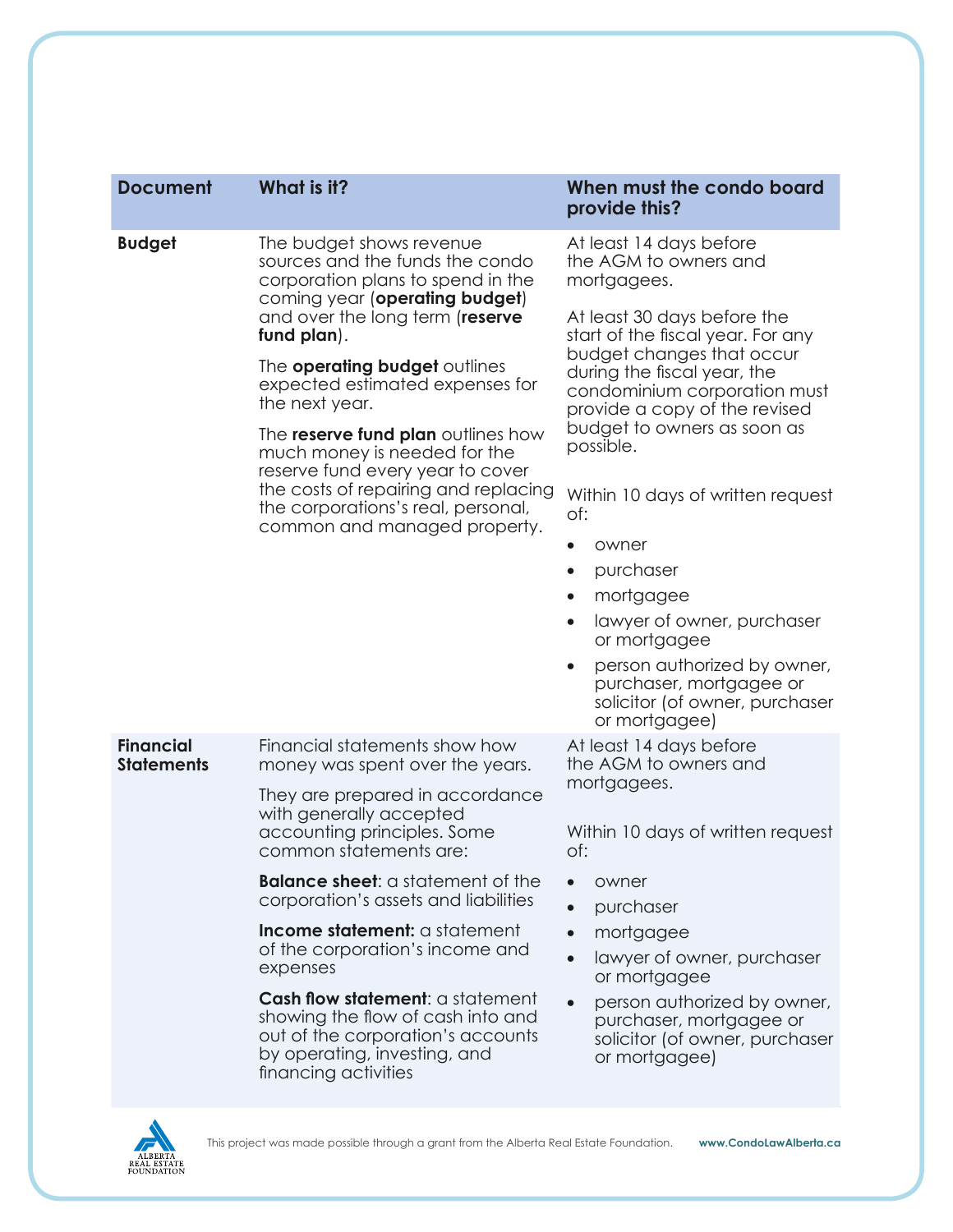| <b>Document</b>               | What is it?                                                                                                                                                                                                                                                                                                                                                                                                       | When must the condo board<br>provide this?                                                                                                                                                                                                                                                                                                                                                                                                |
|-------------------------------|-------------------------------------------------------------------------------------------------------------------------------------------------------------------------------------------------------------------------------------------------------------------------------------------------------------------------------------------------------------------------------------------------------------------|-------------------------------------------------------------------------------------------------------------------------------------------------------------------------------------------------------------------------------------------------------------------------------------------------------------------------------------------------------------------------------------------------------------------------------------------|
| <b>Reserve fund</b><br>report | A written document outlining all<br>of the findings from the reserve<br>fund study. A reserve fund study<br>is a physical inspection of the<br>condominium's real, personal,<br>common and managed property<br>(for example, roof heating system,<br>entrance doors, etc.) that must be<br>completed every 5 years.                                                                                               | Within 10 days of written request<br>of:<br>owner<br>$\bullet$<br>purchaser<br>$\bullet$<br>mortgagee<br>$\bullet$<br>lawyer of owner, purchaser<br>$\bullet$<br>or mortgagee<br>person authorized by owner,<br>$\bullet$<br>purchaser, mortgagee or<br>solicitor (of owner, purchaser<br>or mortgagee)                                                                                                                                   |
| <b>Reserve fund</b><br>plan   | Based on the reserve fund report, a<br>condo corporation must approve a<br>reserve fund plan that explains how<br>much money is needed to top up<br>and/or maintain the reserve fund.<br>The plan also sets out how the<br>condo board plans to raise any<br>additional funds needed to meet<br>the report's recommendations<br>(for example, through increased<br>condominium contributions or<br>special levy). | Before the board can begin<br>collecting any extra money to<br>top up the reserve fund, it must<br>provide copies of the reserve<br>fund plan to owners.<br>Within 10 days of written request<br>of:<br>owner<br>purchaser<br>$\bullet$<br>mortgagee<br>$\bullet$<br>lawyer of owner, purchaser<br>$\bullet$<br>or mortgagee<br>person authorized by owner,<br>purchaser, mortgagee or<br>solicitor (of owner, purchaser<br>or mortgagee) |